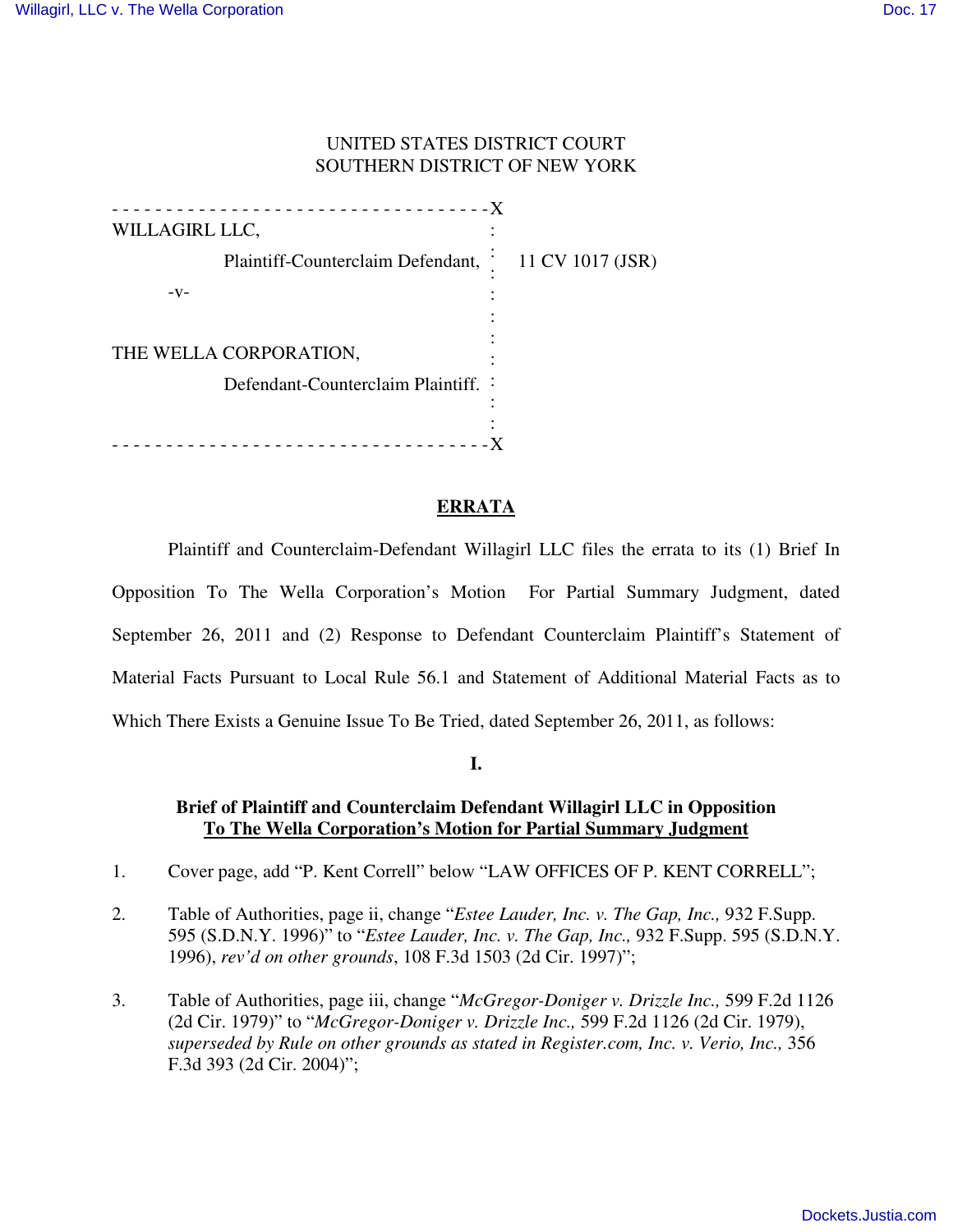- 4. Table of Authorities, page iv, change "*Playtex Prods., Inc. v. Georgia-Pacific Corp.,* 390 F.3d 158 (2d Cir. 2004)" to "*Playtex Prods., Inc. v. Georgia-Pacific Corp.,* 390 F.3d 158 (2d Cir. 2004), *superseded by Statute on other grounds as stated in Lapine v. Seinfeld,* 375 Fed.Appx. 81 (2d Cir. 2010)";
- 5. Table of Authorities, page iv, change "*Spring Mills, Inc. v. Ultracashmere House, Ltd.,* 689 F.2d 1127 (2d Cir. 1982)" to "*Spring Mills, Inc. v. Ultracashmere House, Ltd.,* 689 F.2d 1127 (2d Cir. 1982), *superseded by Rule on other grounds as stated in Paddington Corp. v. Attiki Importers & Distrib.,* 996 F.2d 577 (2d Cir. 1993)";
- 6. page 1, line 16, after "must" add "be";
- 7. page 2, line 6, after "0.9%" add "and";
- 8. page 11, Footnote 44, add "*superseded by Statute on other grounds as stated in Lapine v. Seinfeld,* 375 Fed.Appx. 81 (2d Cir. 2010)" after "*Playtex Prods., Inc. v. Georgia-Pacific Corp., 390 F.3d 158 (2d Cir. 2004)"*;
- 9. page 12, Footnote 51, change "*Oxford Indus., Inc. v. JBJ Fabrics, Inc.,* 6 U.S.P.Q.2d 1756, 1760 (S.D.N.Y. 1988) (citing *McGregor-Doniger v. Drizzle Inc*., 599 F.2d 1126, 1131-32 (2d Cir. 1979))" to "*Oxford Indus., Inc. v. JBJ Fabrics, Inc.,* 6 U.S.P.Q.2d 1756, 1760 (S.D.N.Y. 1988) (citing *McGregor-Doniger v. Drizzle Inc*., 599 F.2d 1126, 1131-32 (2d Cir. 1979), *superseded by Rule on other grounds*";
- 10. page 13, line 1, change "WILLA" to "WELLA";
- 11. page 13, Footnote 55, change "*Spring Mills, Inc. v. Ultracashmere House, Ltd.,* 689 F.2d 1127 (2d Cir. 1982)" to "*Spring Mills, Inc. v. Ultracashmere House, Ltd.,* 689 F.2d 1127 (2d Cir. 1982), *superseded by Rule on other grounds* ";
- 12. page 17, Footnote 71, change "*Estee Lauder, Inc. v. The Gap, Inc.,* 932 F.Supp. 595 (S.D.N.Y. 1996)" to "*Estee Lauder, Inc. v. The Gap, Inc.,* 932 F.Supp. 595 (S.D.N.Y. 1996), *rev'd on other grounds*, 108 F.3d 1503 (2d Cir. 1997)."

### **II.**

## **Plaintiff-Counterclaim Defendant Willagirl LLC's (1) Response to Defendant Counterclaim Plaintiff's Statement of Material Facts Pursuant to Local Rule 56.1, And (2) Statement of Additional Material Facts as to Which There Exists a Genuine Issue To Be Tried**

- 1. page 8, paragraph 50, line 3, change "send" to "sell"; and
- 2. page 8, paragraph 51, line 3, change "store" to "stores."